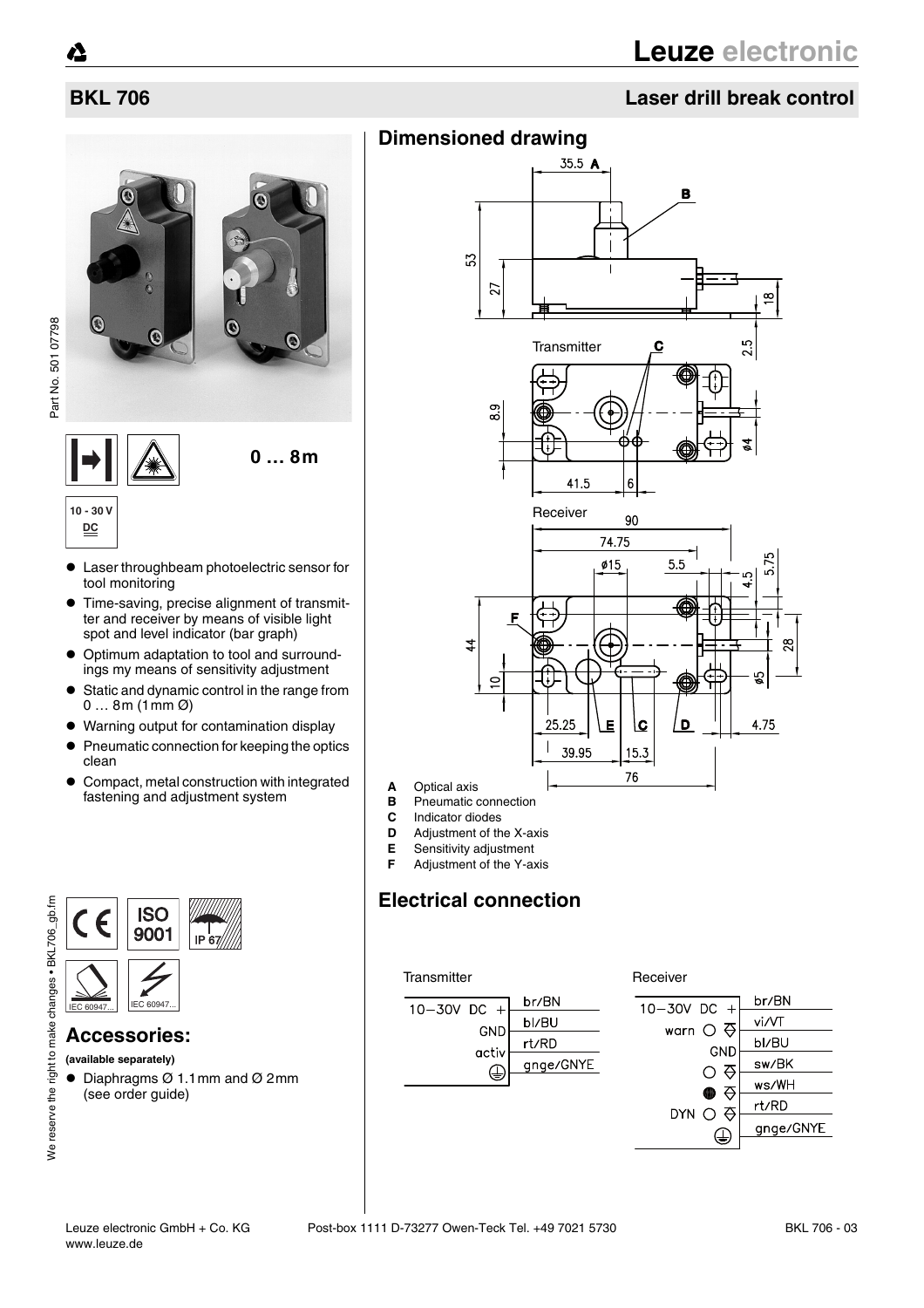**Timing**

# **Leuze electronic**

#### **BKL 706Specifications Tables Optical data** Operating range <sup>1)</sup> 0 ... 8m (diaphragm dependent)<br>0 ... 10m Operating range limit<sup>2)</sup> 0 ... 10m<br>divergent Light beam propagation<br>Light source Light source laser (modulated light)<br>
Wavelength Mayelength (Visible red light) Wavelength 670nm (visible red light)<br>  $\frac{1}{2}$  (acc. to FN 60825-1) Laser class 2 (acc. to EN 60825-1) Focal point at 1.4m (other focus settings optional) Light spot at 1.4m with diaphragm 2mm  $\ddot{\mathcal{O}}$ : 0.8mm<br>recommended diaphragms for receiver: 1.1mm  $\mathcal{O}(1)$ recommended diaphragms for<br>
drill 1mm  $\varnothing$  (0 ... 8m)<br>
transmitter: 2mm  $\varnothing$  (2) drill 1mm Ø (0 ... 8m)<br>Minimum receiver/transmitter distance 50mm (diaphragm 1/2) Minimum receiver/transmitter distance **Diagrams** Switching frequency and the control of the 200Hz<br>Response time the 2.5 ms Response time  $\frac{1}{2.5}$  Pesponse time  $\frac{2.5 \text{ms}}{100 \text{ms}}$ Delay before start-up **Electrical data**<br>Operating voltage U<sub>B</sub> 10 ... 30 VDC (incl. residual ripple)<br> $\leq$  15% of U<sub>B</sub> Residual ripple  $\leq 15\%$  c<br>Transmitter/receiver open-circuit current < 30 mA  $Transmitter/receiver open-circuit currentSwitching outputs$ Switching outputs<br>Function characteristics Function characteristics light switching/dark switching Signal voltage high/low<br>Output current Output current max. 200mA Sensitivity **Sensitivity** adjustable with multiturn potentiometer **Indicators Transmitter** Green LED<br>
Yellow LED<br>
Yellow LED **Remarks** transmitter active **Receiver** • Switching outputs Bar graph -LED 1 green<br>LED 2 red -LED 1 green<br>-LED 2 red switching output Q, Q, Dyn<br>-LEDs 3-5 yellow performance reserve  $Q \nleftrightarrow$  $\bar{Q}$   $\bar{Q}$ **DYN** performance reserve  $20ms$ 1) ලි **Mechanical data**  $\sqrt{1}$ Housing **Finally 19** and the red aluminium, anodised contics  $20ms$  $\delta$ Optics glass Weight 400g (transmitter and receiver) Connection type cable (transmitter 4 x 0.25mm2, receiver 7 x 0.25mm2)  $2)$ 工  $\overline{A}$ 1) Light axis interrupted (tool PVC or PUR version; see order guide for length present in light beam) 2) Light axis no longer inter-rupted (tool has e.g. **Environmental data** Ambient temp. (operation/storage) -20 °C ... +40 °C / -30 °C ... +70 °C<br>Ambient light limit <br>
≥ 30kLux (VDE 0660 T 208) passed through light  $\geq$  30kLux (VDE 0660 T 208) beam) Protective circuit 3)  $\frac{1}{11}$ , 2, 3 VDE safety class III<br>Protection class III  $\bullet$  LEDs Protection class<br>Impact resistance Transmitter Receiver Impact resistance semi-sine, 30g, 11ms (VDE 0660 T 208) Vibration resistance 10 … 55Hz, max. 7.5gn (VDE 0660 T 208) Electromagnetic compatibility severity level 3 (IEC 801.2...4) ge/YE  $\bigcap$  a ge/YE  $\circ$ ge/YE O ٠d  $qn/GN$   $\bigcap$  b ge/YE Ō 13 **Activation input active** rt/RD  $\geq$  8V/ $\leq$  2V or not connected<br>< 0.5ms ∩ ۱ŋ Activation/disable delay gn/GN  $\Omega$ b 1) Operating range: recommended range with performance reserve **a** Activation 2) Operating range limit: max. attainable range without performance reserve **b** Ready for operation 3) 1=transient protection, 2=polarity reversal protection, 3=short-circuit protection for all outputs **c** Max. **Order guide d** Sensitivity **e** Min. **Cable length Designation Part No. f** Switching output **with standard diaphragms** (transmitter: Ø 2mm, receiver: Ø 1.1mm) With PVC cable Transmitter 10m BKL 706 SE, 10000 500 82123 • Optimum sensitivity Receiver 15m BKL 706/44 E, 15000 500 32275 adjustment: With PUR cable Transmitter 10m BKL 706 SE, 10000P 500 34293 **5th LED begins to** illuminate. Receiver 15m BKL 706/44 E, 15000P 500 34294 Transmitter 20m BKL 706 SE, 20000P 500 41554<br>Receiver 20m BKL 706/44 E, 20000P 500 41555 The red LED indicates the state of the switching

Receiver 20m BKL 706/44 E, 20000P **with special diaphragms** (transmitter: Ø 1.1mm, receiver: Ø 1.1mm) With PUR cable Transmitter 10m BKL 706 SE.1, 10000P 501 07098<br>Receiver 15m BKL 706/44 E, 15000P 500 34294 15m BKL 706/44 E, 15000P Transmitter 20m BKL 706 SE.1, 20000P 501 07099 Receiver 20m BKL 706/44 E, 20000P 500 41555

#### **Diaphragms**

**Options**

## Ø 1.1mm natural colour – BKL 706 M 500 60796 Ø 2mm black – BL 66.2 500 20010

output.

Laser warning notice

LASERSTRAHLUNG<br>NICHT IN DEN STRAHL BLICKEN

 $0.5mW$ 4µs<br>670nm

Mort IN DEN STRAHL BLUXI<br>Max. Leistung: 0,5m<br>Impulsdauer: 445<br>Wellenlänge: 670m<br>LASER KLASSE 2<br>DIN EN60825-1:2003-10